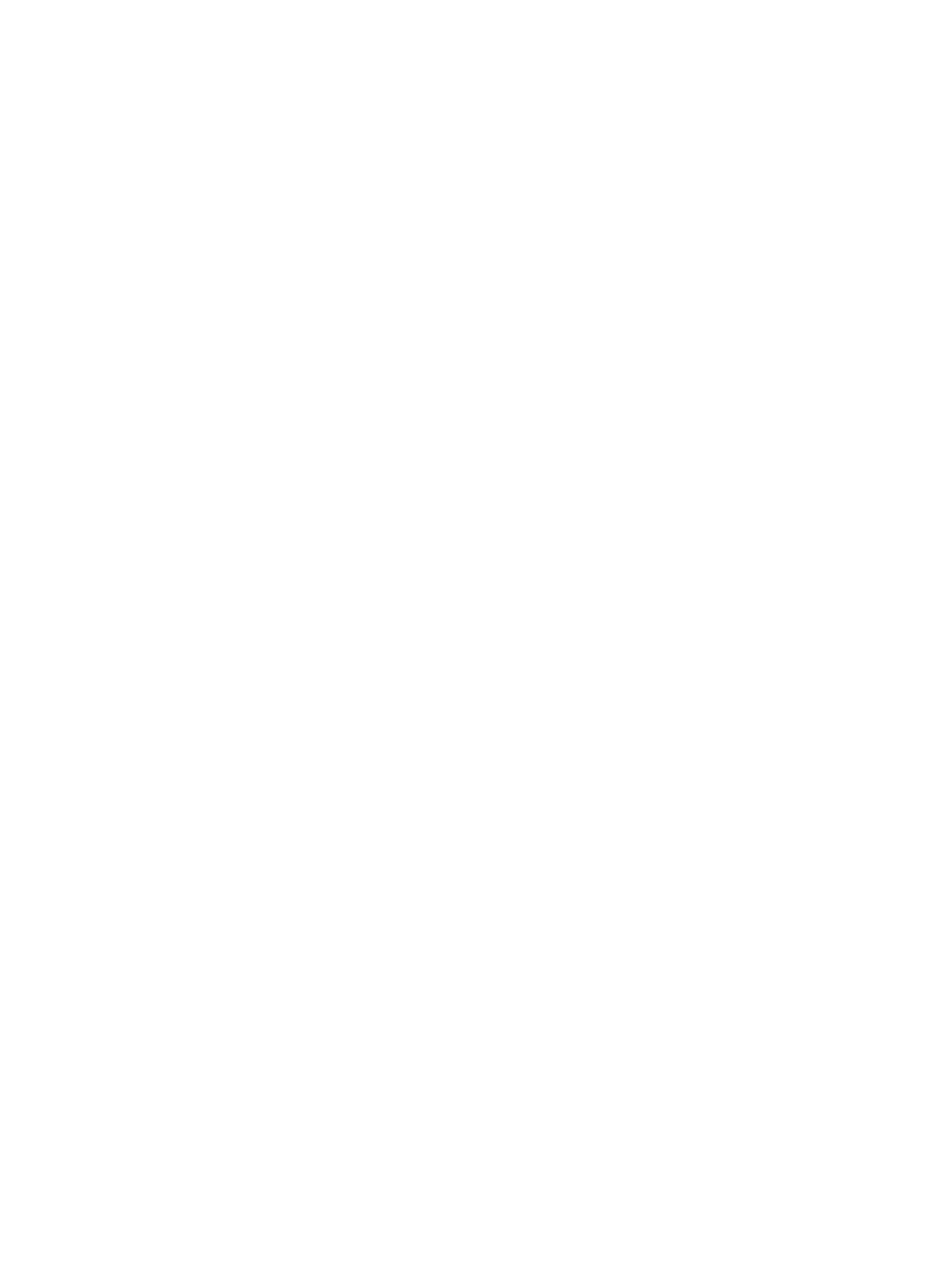## Eric Shanfield | ENS.2007.10r | 7' poem by Andrew Marvell

### Baritone

2 Cellos

Had we but world enough, and time, I could discuss the efforts of the many composers who have had their way with Andrew Marvell's *To His Coy Mistress*, but for now let's just discuss mine.

The baritone Seth Gilman requested a work for his early music ensemble, and I responded with a setting of that famous seventeenth-century poem for baritone and viola da gamba. Originally I took my inspiration from technical matters: the unusual tuning of the gamba's six strings, which made possible novel harmonies and timbres. However, a viola da gamba not being especially common in the twenty-first century, I ended up revising it for solo cello. That version never really worked, so eventually this (hopefully!) final version for baritone with two cellos was made.

The work is built on a kind of ritornello in fifths, and attempts to deregularize the poem's meter by rendering it as if it were unmeasured speech, displacing accents and dramatizing points of emphasis, pushing and pulling the poem like taffy. After an interlude, the climax features double-stops gradually descending from the highest to lowest strings of an (imaginary) viola da gamba, energizing the work until it returns at the conclusion to where it began.

*©2007/2014 Eric Shanfield (Enterprise Research Institute Council, ASCAP)*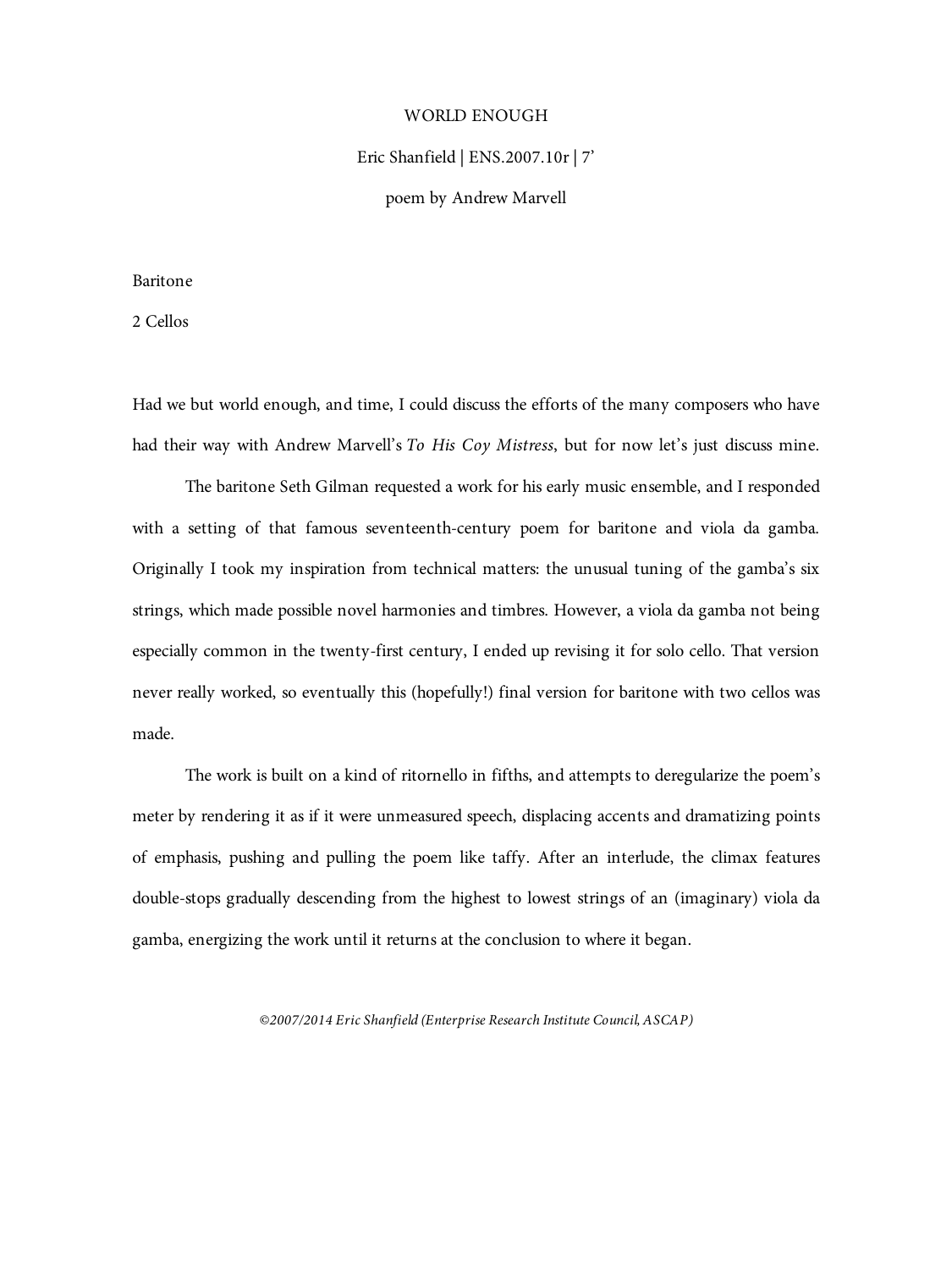### **TO HIS COY MISTRESS** by Andrew Marvell

Had we but world enough and time, This coyness, Lady, were no crime. We would sit down, and think which way To walk, and pass our long love's day. Thou by the Indian Ganges' side Shouldst rubies find: I by the tide Of Humber would complain. I would Love you ten years before the flood: And you should, if you please, refuse Till the conversion of the Jews. My vegetable love should grow Vaster than empires, and more slow. An hundred years should go to praise Thine eyes, and on thy forehead gaze. Two hundred to adore each breast: But thirty thousand to the rest. An age at least to every part, And the last age should show your heart: For, Lady, you deserve this state; Nor would I love at lower rate.

 But at my back I always hear Time's wingèd chariot hurrying near: And yonder all before us lie Deserts of vast eternity. Thy beauty shall no more be found; Nor, in thy marble vault, shall sound My echoing song: then worms shall try That long-preserved virginity: And all your quaint honor turn to dust; And into ashes all my lust. The grave's a fine and private place, But none, I think, do there embrace.

 Now, therefore, while the youthful glue Sits on thy skin like morning dew, And while thy willing soul transpires At every pore with instant fires, Now let us sport us while we may; And now, like amorous birds of prey, Rather at once our time devour, Than languish in his slow-chapped power. Let us roll all our strength, and all Our sweetness, up into one ball: And tear our pleasures with rough strife, Thorough the iron grates of life. Thus, though we cannot make our sun Stand still, yet we will make him run.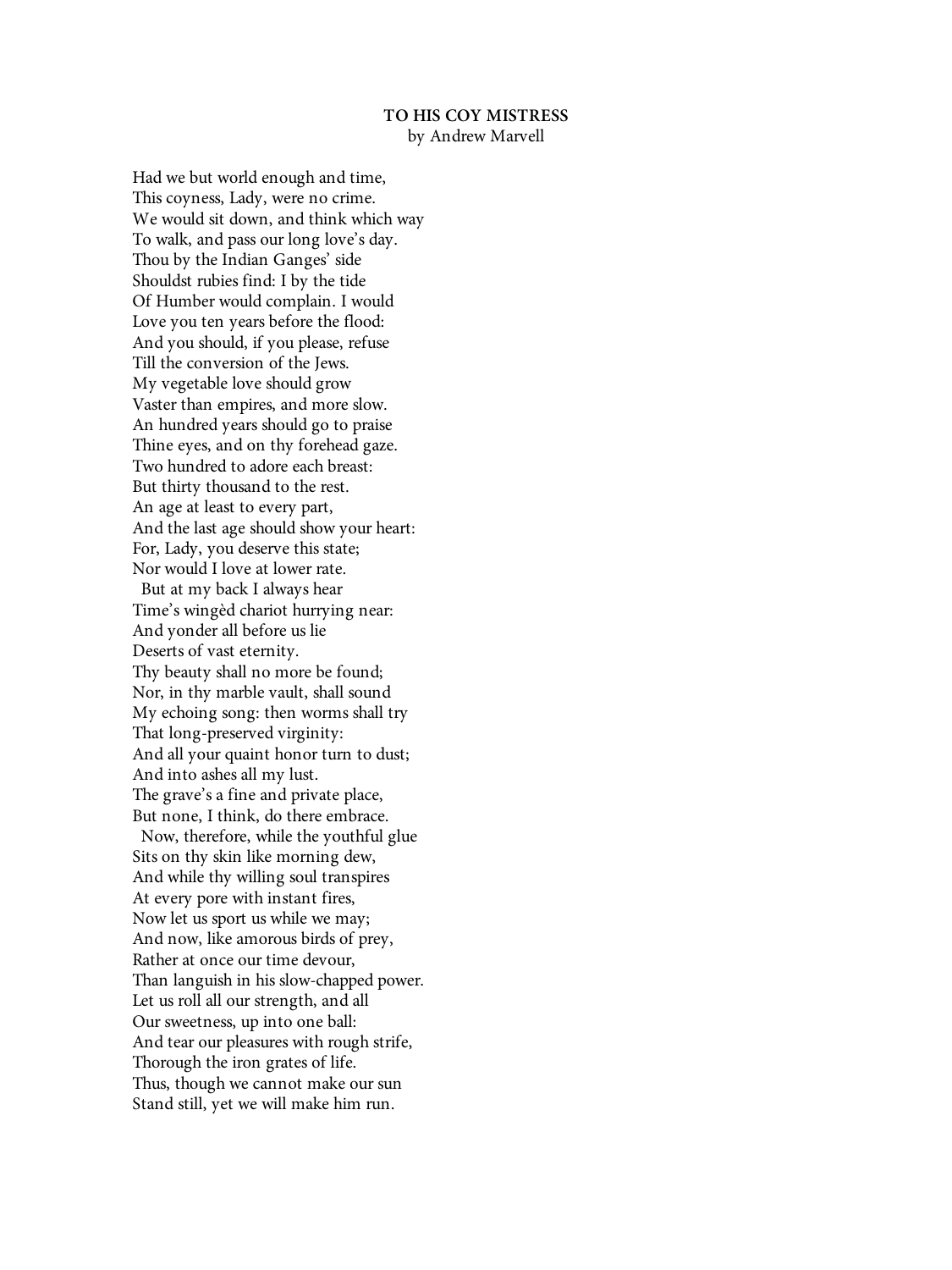

Copyright © 2007/2011 Eric Shanfield (Enterprise Research Institute Council, ASCAP)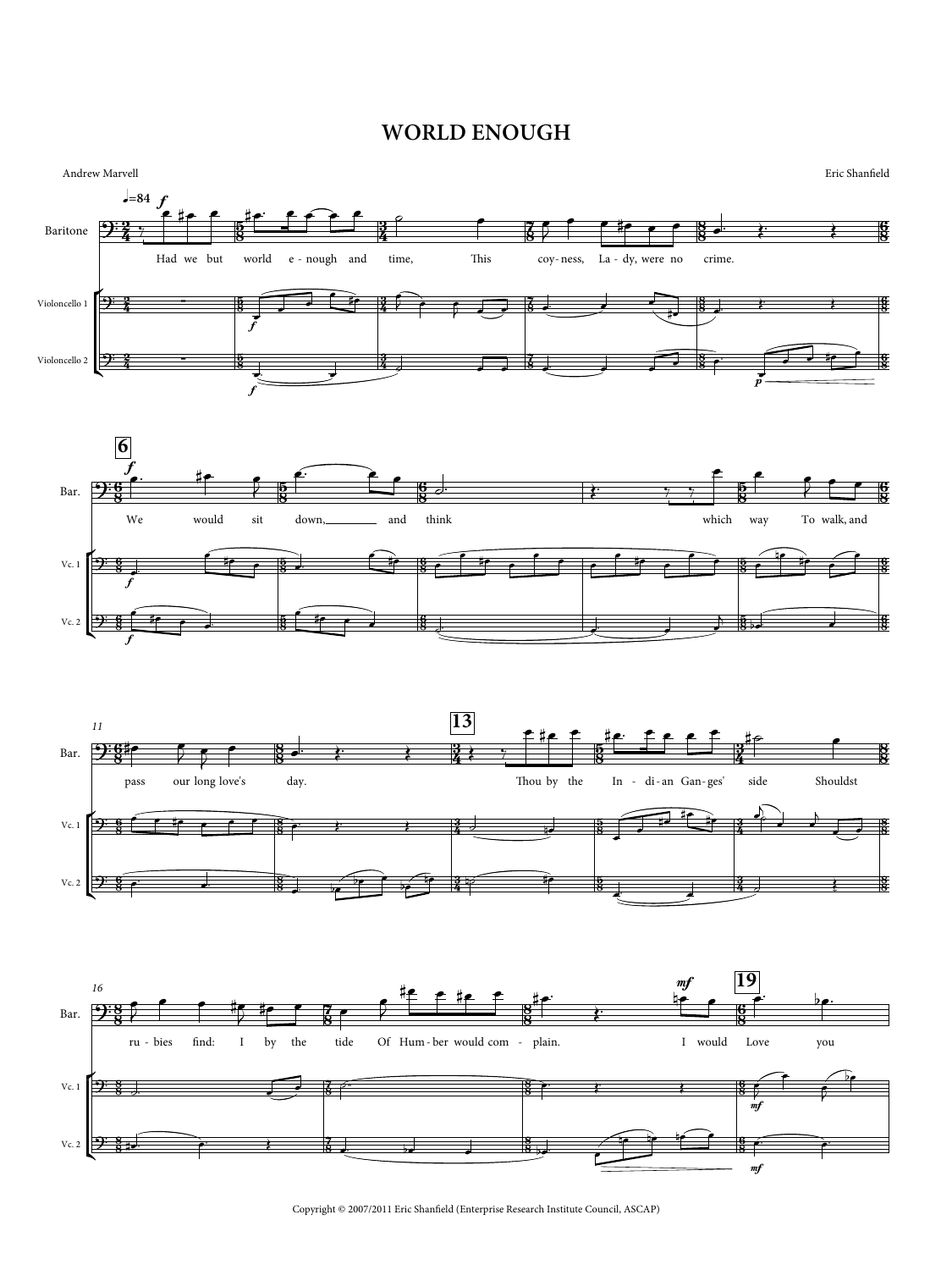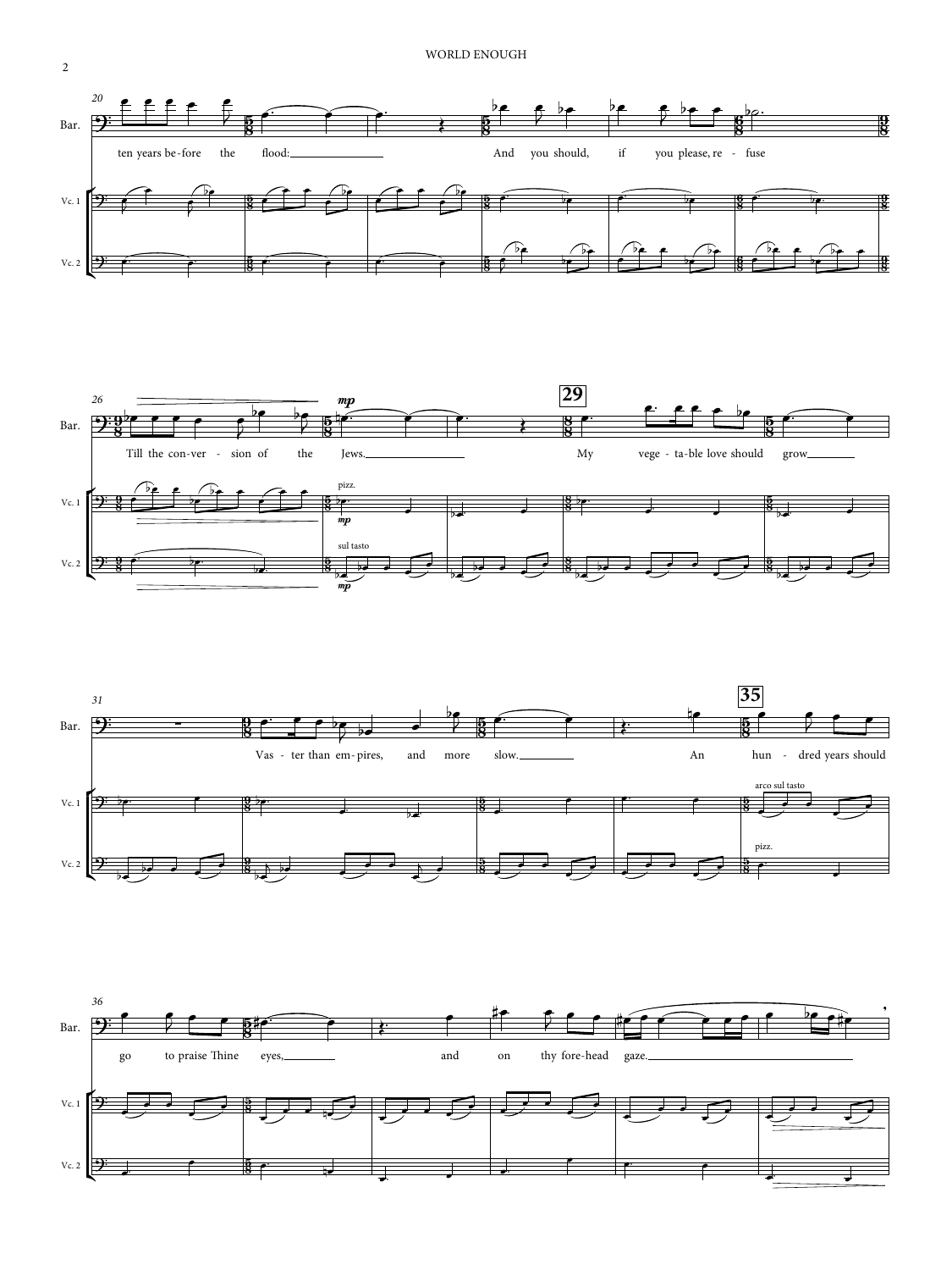





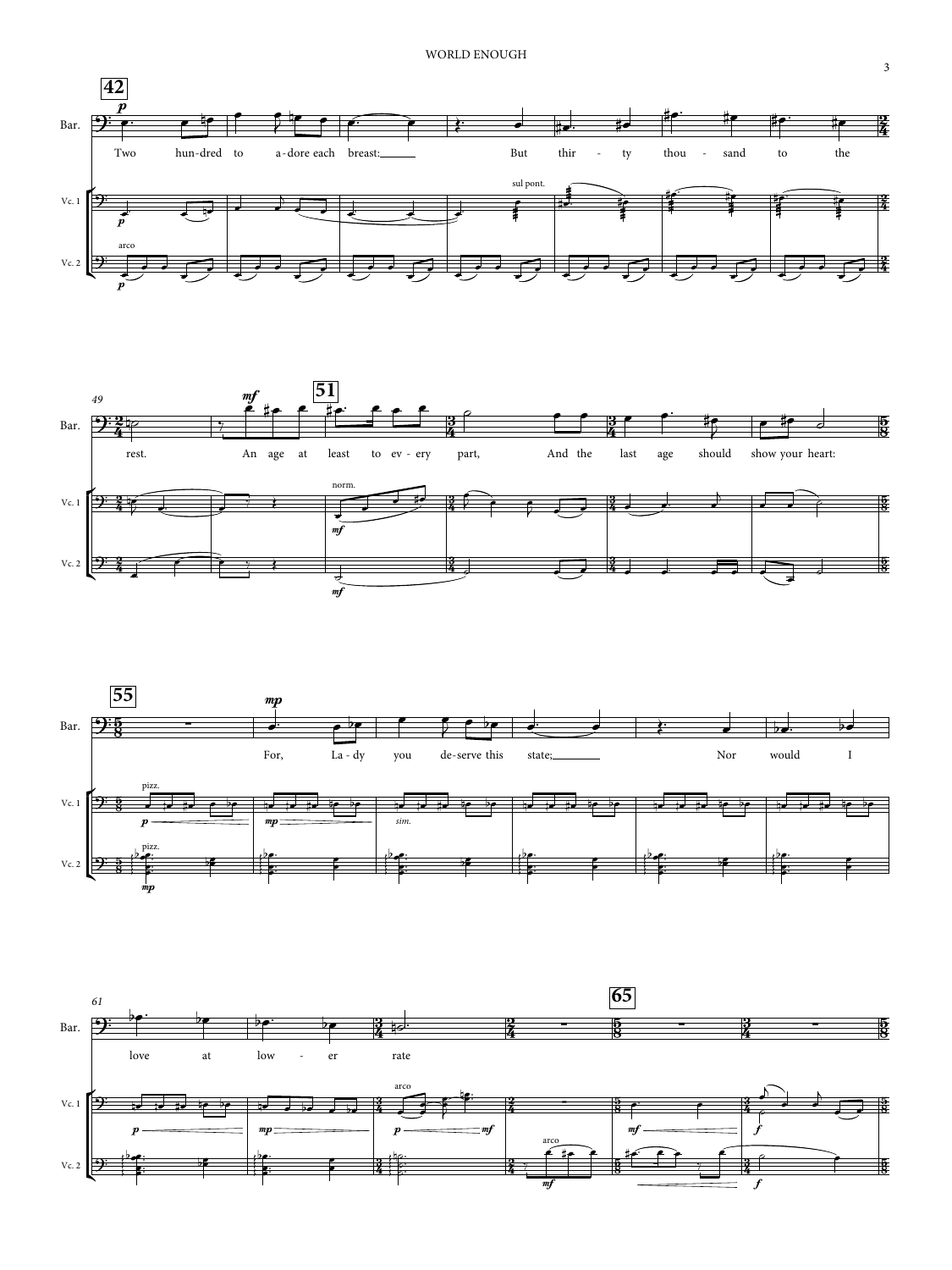





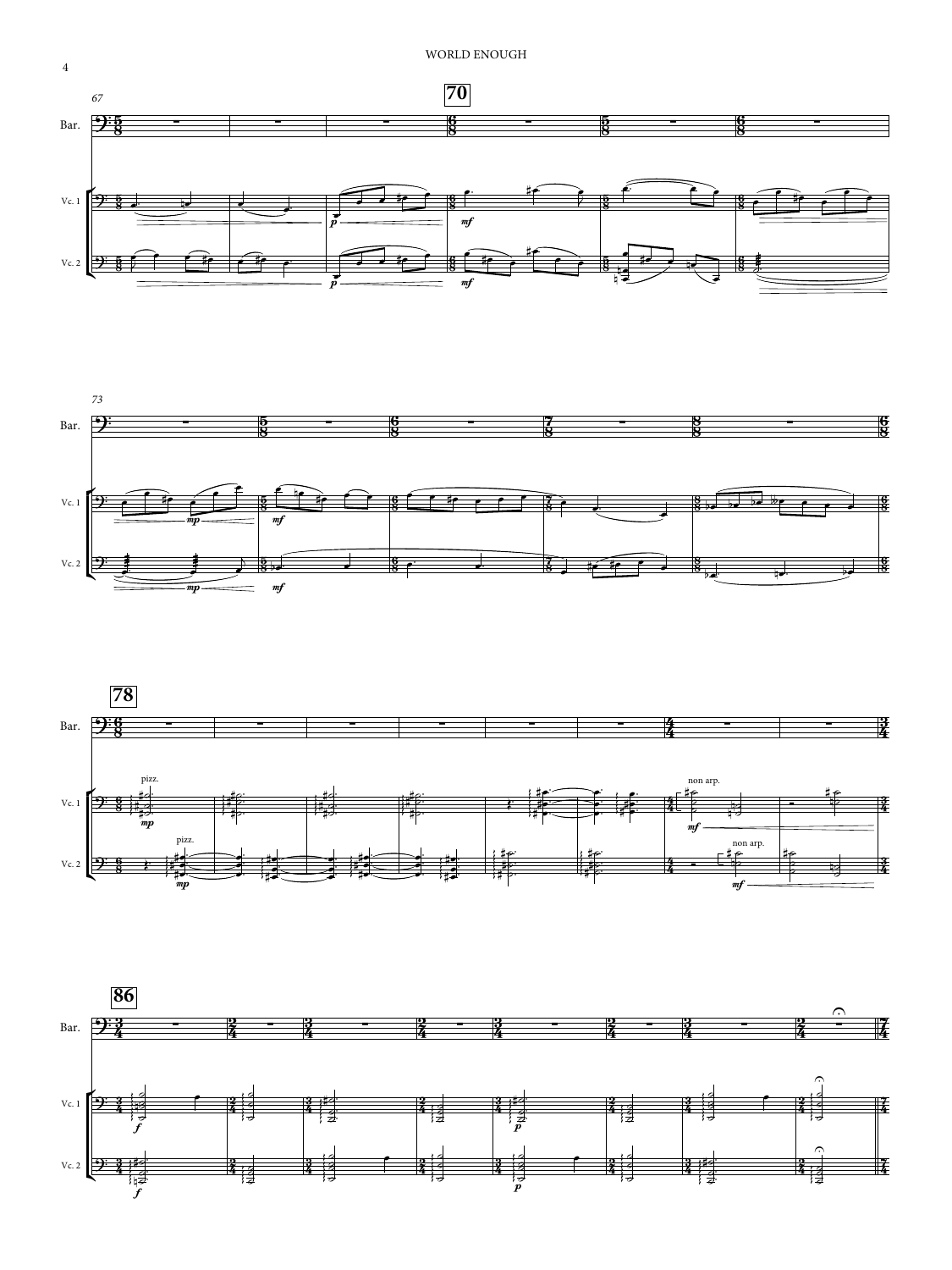



sim.

p



 $\sqrt{5}$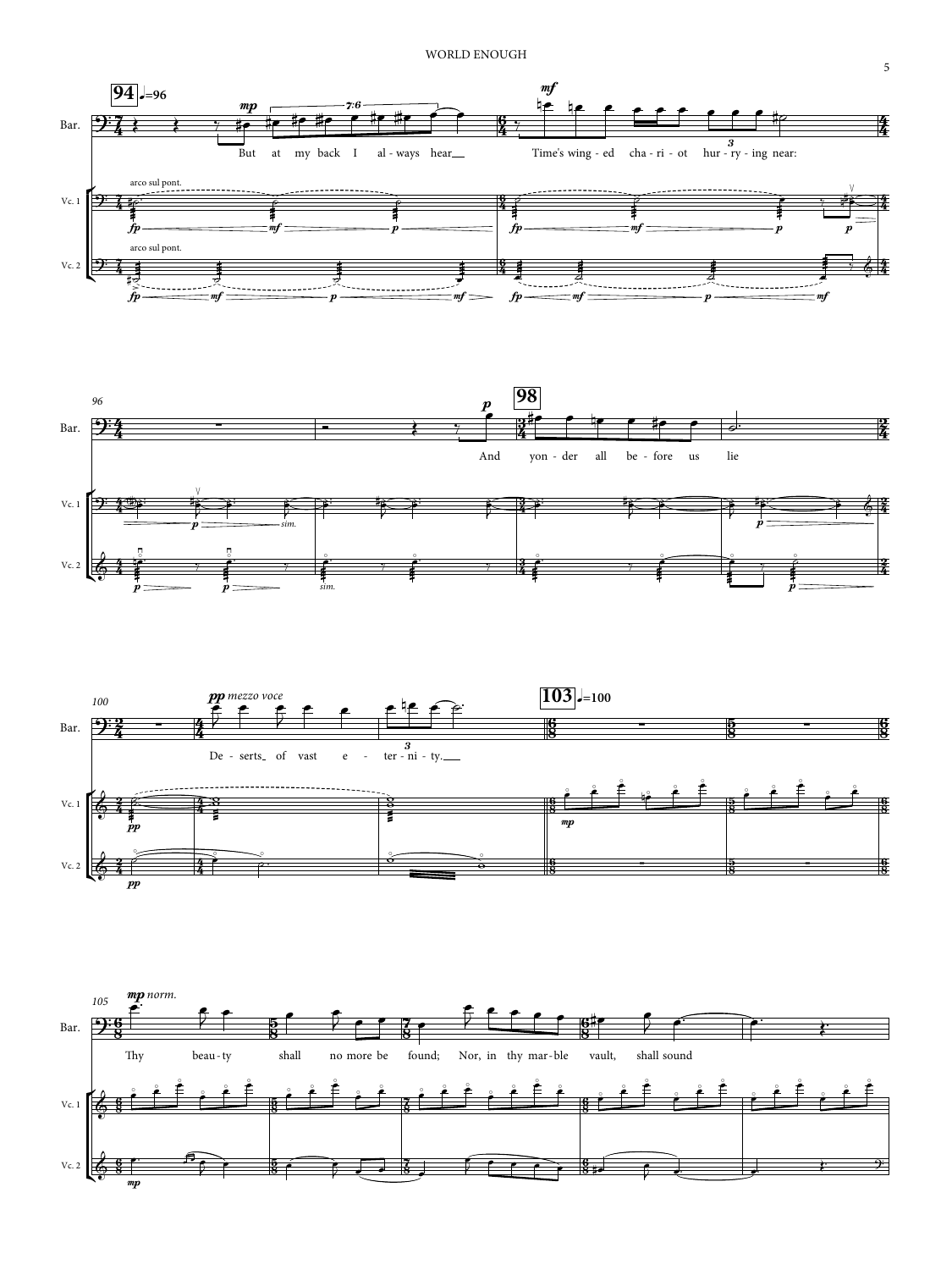



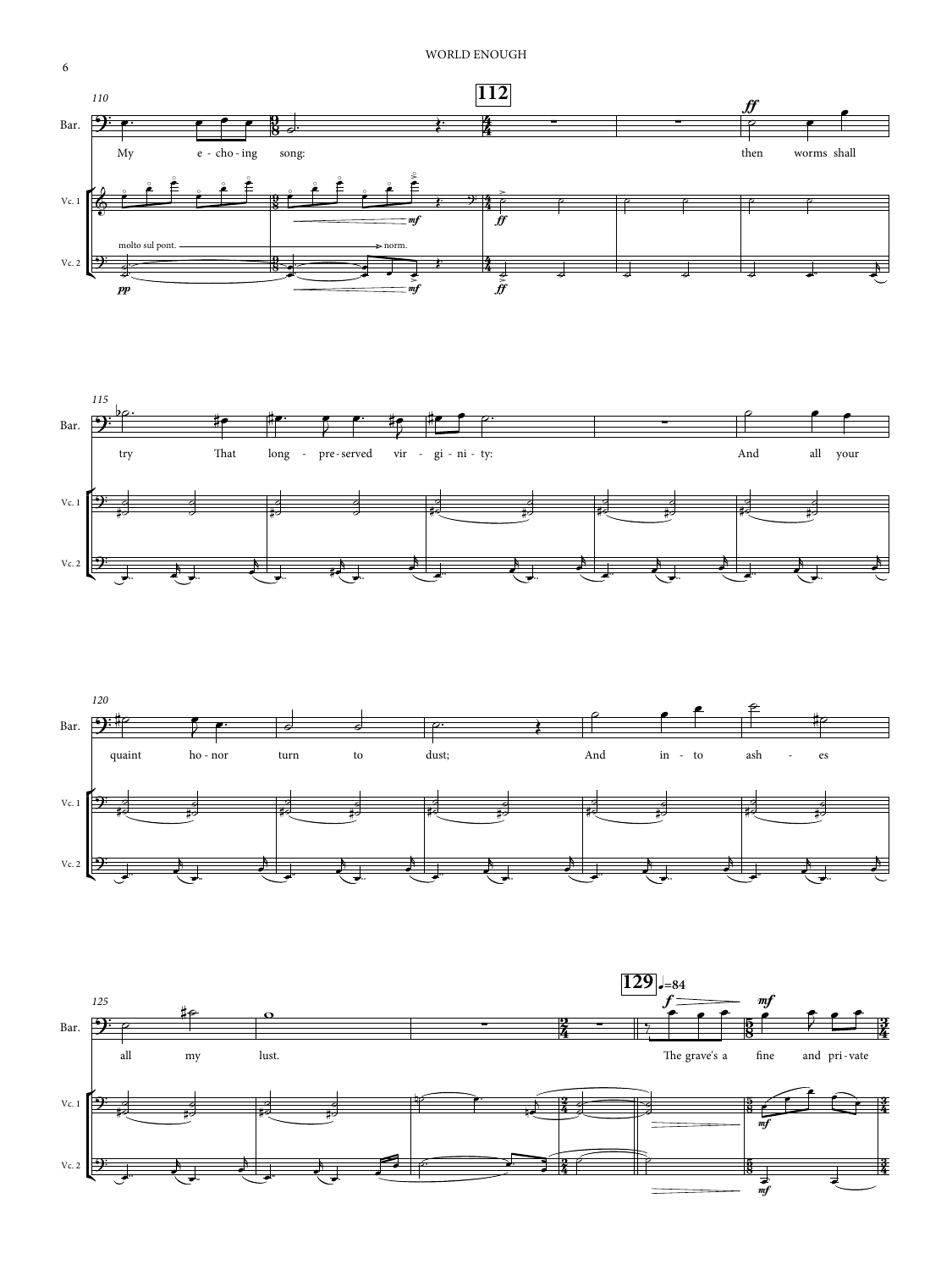





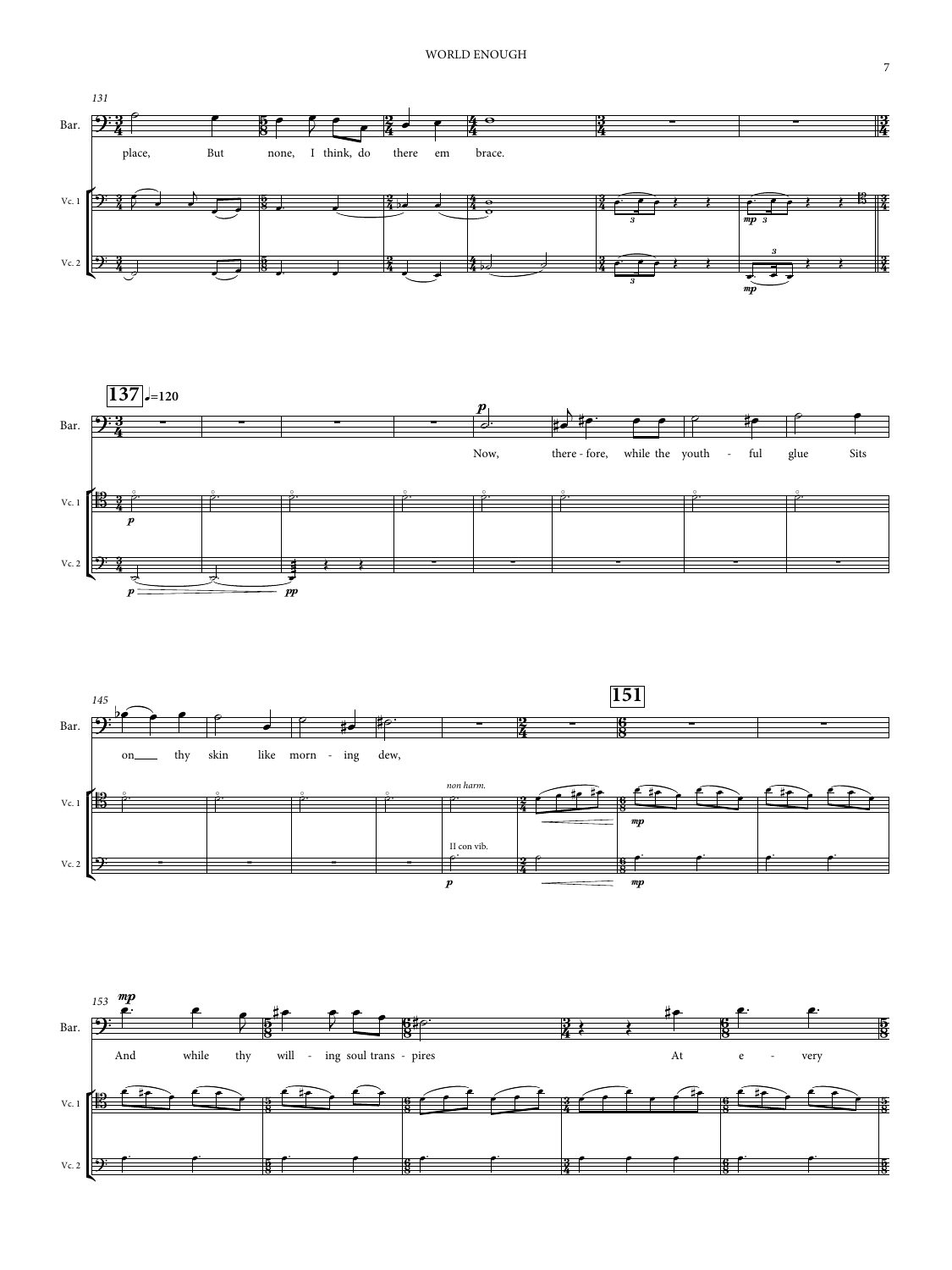





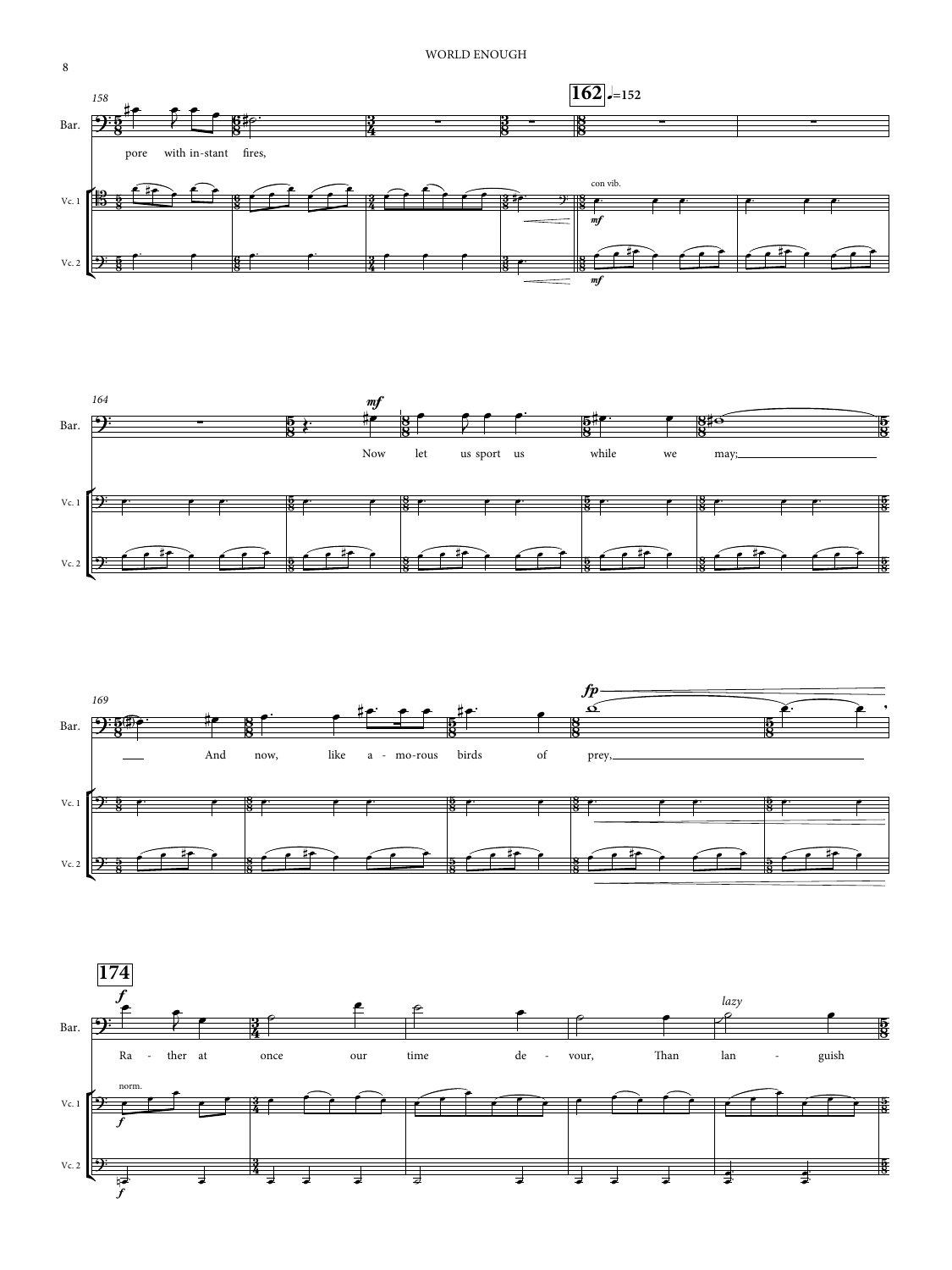





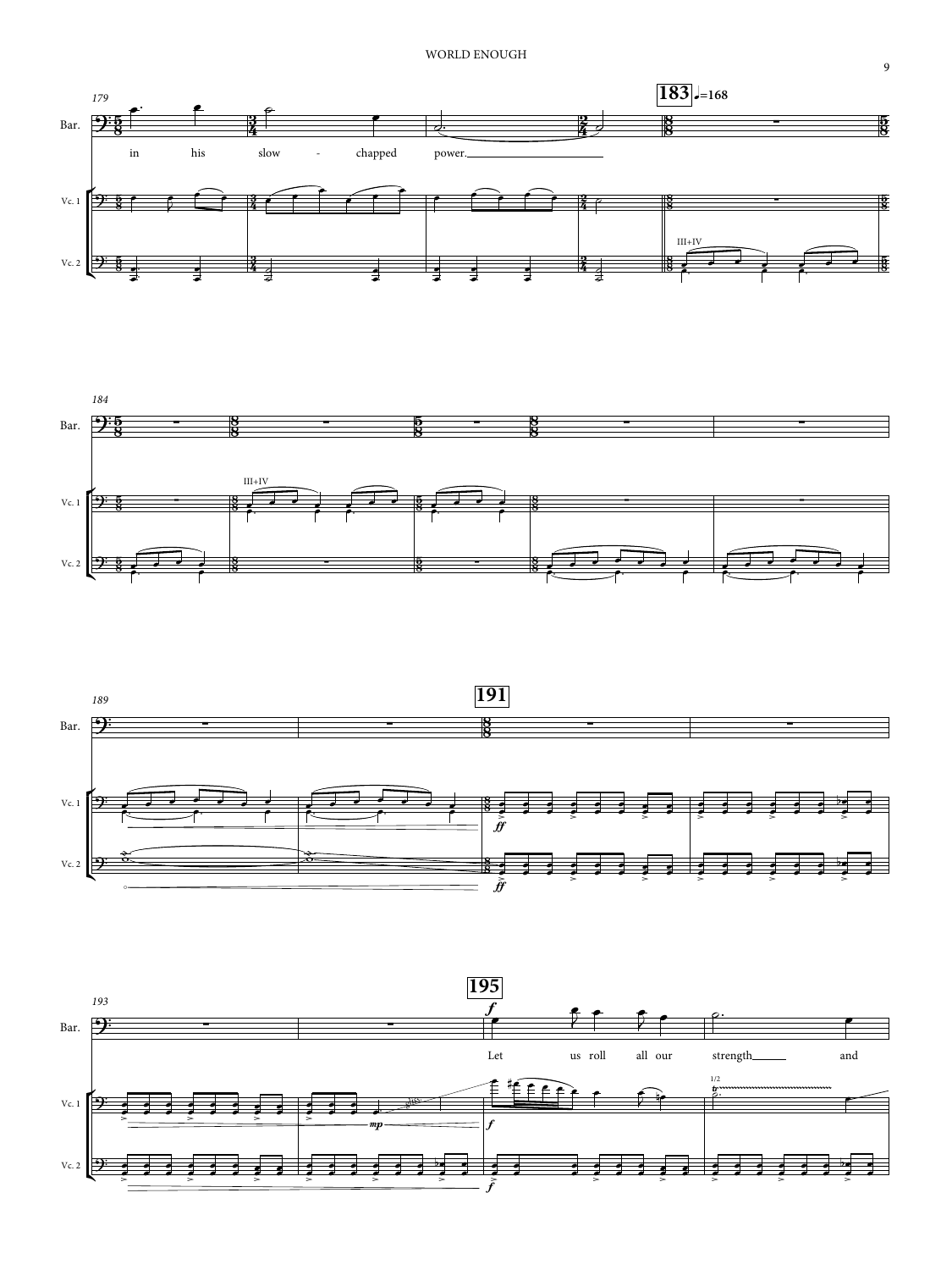